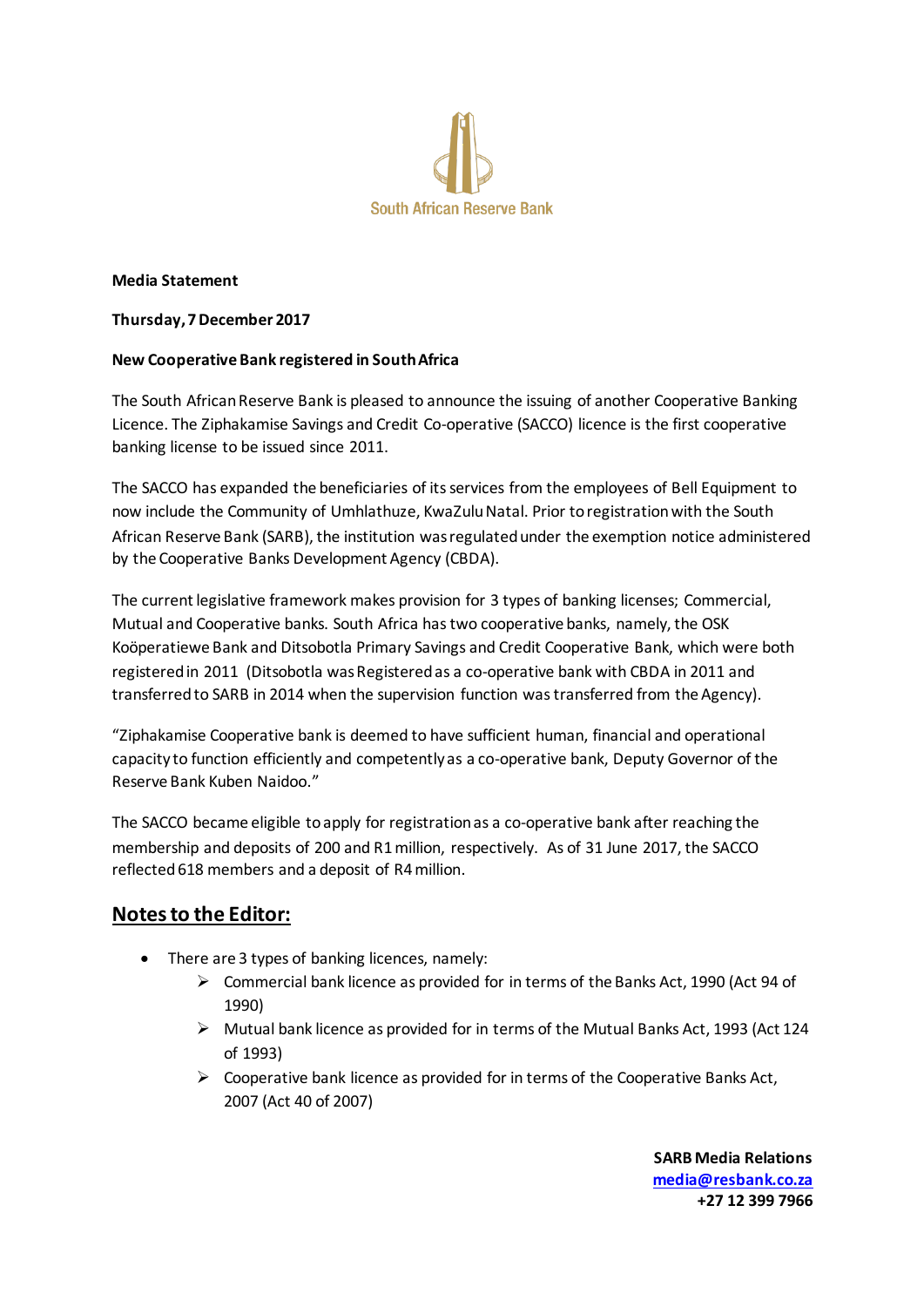- **A Commercial Bank:**
	- $\triangleright$  Is a public company owned by its shareholders who are not necessarily depositors/customers of the bank?
	- $\triangleright$  The legal designation and recognition of the application requires that the applicant be registered as such by the South African Reserve Bank through the Registrar of Banks in the case of banks
	- $\triangleright$  The registration process for banks requires that the applicant first submit an application for authorisation to establish a bank and, if granted, within 12 months submit an application for registration as a bank.
	- $\triangleright$  In addition to the R250 million minimum capital requirements, all applications are assessed in terms of compliance with the prescribed legal structure of the entity, prudential requirements, corporate governance considerations and public interest considerations as detailed more fully in the respective Acts and corresponding Regulations.
	- $\triangleright$  There is no prescribed form and applicants must compile an application, with comprehensive supporting documentation to satisfy the requirements of the respective legislation, and submit the application to the office of the Registrar of Banks.

## **A Mutual Bank:**

- $\triangleright$  Is a juristic person and is, in essence, owned by its depositors who qualify as members by virtue of their being shareholders in that juristic person and who are entitled to participate in the exercise of control in a general meeting of that mutual bank.
- $\triangleright$  The legal designation and recognition of the application requires that the applicant be registered as such by the South African Reserve Bank through the Registrar of Banks in the case of mutual banks
- $\triangleright$  The registration process for mutual banks requires that the applicant first submit an application for authorisation to establish a bank and, if granted, within 12 months submit an application for registration as a bank.
- $\triangleright$  In addition to the R10 million minimum capital requirements, all applications are assessed in terms of compliance with the prescribed legal structure of the entity, prudential requirements, corporate governance considerations and public interest considerations as detailed more fully in the respective Acts and corresponding Regulations.
- $\triangleright$  There is no prescribed form and applicants must compile an application, with comprehensive supporting documentation to satisfy the requirements of the respective legislation, and submit the application to the office of the Registrar of Banks.

# **A Cooperative Bank:**

 $\triangleright$  Is an autonomous association of persons united voluntarily to meet their common economic and social needs and aspirations through a jointly owned and